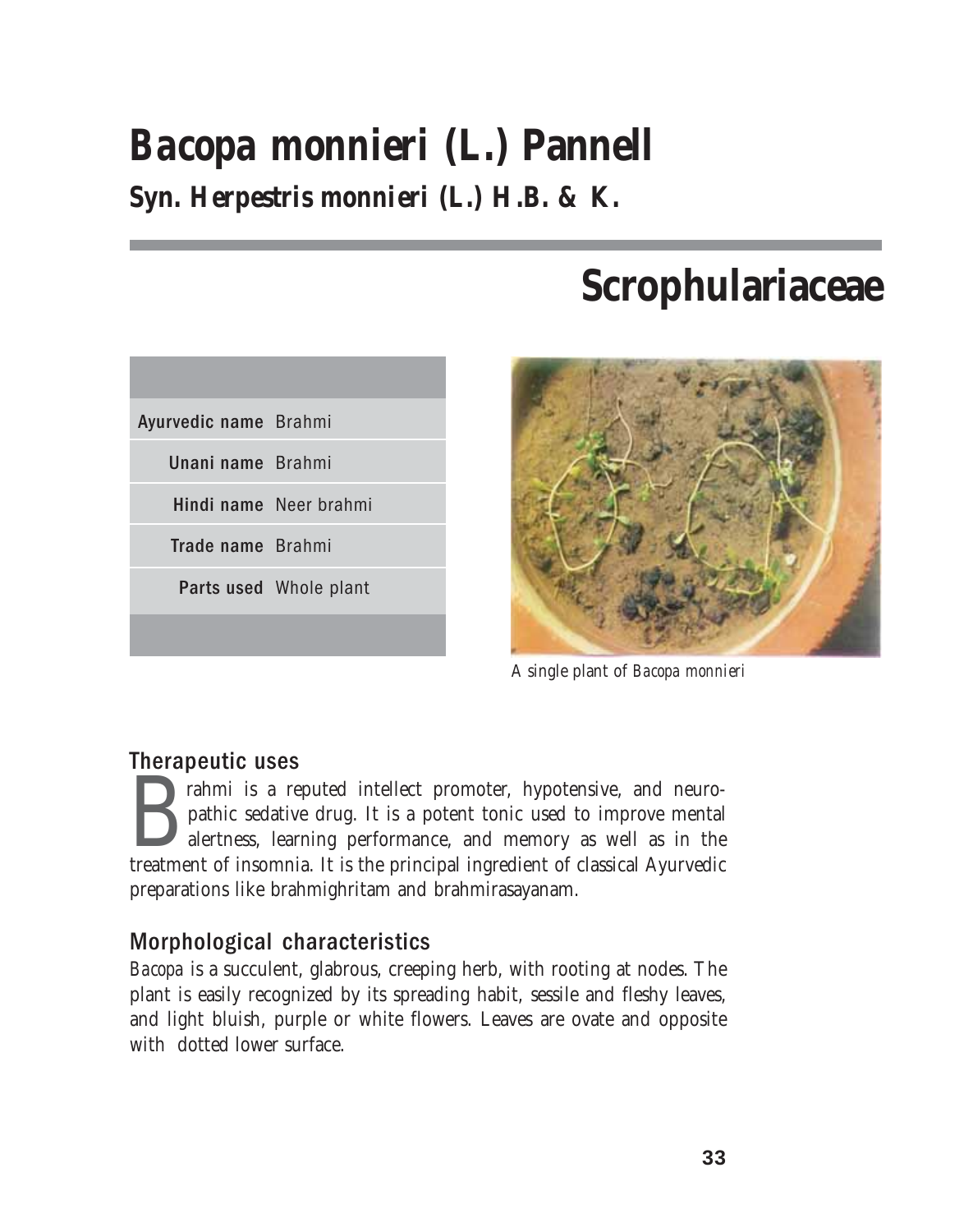#### Floral characteristics

Flowering occurs chiefly in September–October, sporadically throughout the year. Fruiting occurs simultaneously with flowering. Flowers are solitary, axillary, white or purple-tinged, with short pedicels and two bracteoles. Sepals are five in number, 0.4–0.9 cm long. Corolla tube is cylindrical with spreading lips, twice as long as sepals. Capsule is ovoid in shape, acute, two-grooved and two–valved with numerous seeds that are very minute, pale, and irregular.

### **Distribution**

The plant is a short duration annual herb, frequent in moist habitat and water edges throughout tropical and subtropical India. It grows best near flowing water and wetlands in plains and foothills, and is particularly abundant in monsoon.



*Bacopa monnieri –* crop grown in hills

# Climate and soil

The plant occurs in a variety of soil types if the habitat provides wet and semi-shade conditions. It is found at altitudes up to 1300 m. Near-neutral, clayey loam to clayey soils are best suited for the growth of *Bacopa monnieri.* In North India, it can grow in a wide range of temperatures  $(15-40 \degree C)$  and soil pH  $(5-7.5)$ . However, it can even grow well in soils with pH 7.5 or even more. It becomes dormant during the winter months except when grown near running water.

## Varieties

Saplings from the catchment areas of the River Ravi have proved to be the better germplasm than those from the Indo-Gangetic plains in terms of yield and bacoside content. CIMAP (Central Institute of Medicinal and Aromatic Plants), Lucknow, has also developed three varieties of this crop, namely, subodhak, pragyashakti, and CIM-jagriti, which can be grown as perennials with at least two harvests per year. Subodhak is a selection from wild collections providing a dry herb yield of 47 quintals/ hectare/harvest (with 1.6% bacoside A). Pragyashakti is a selection from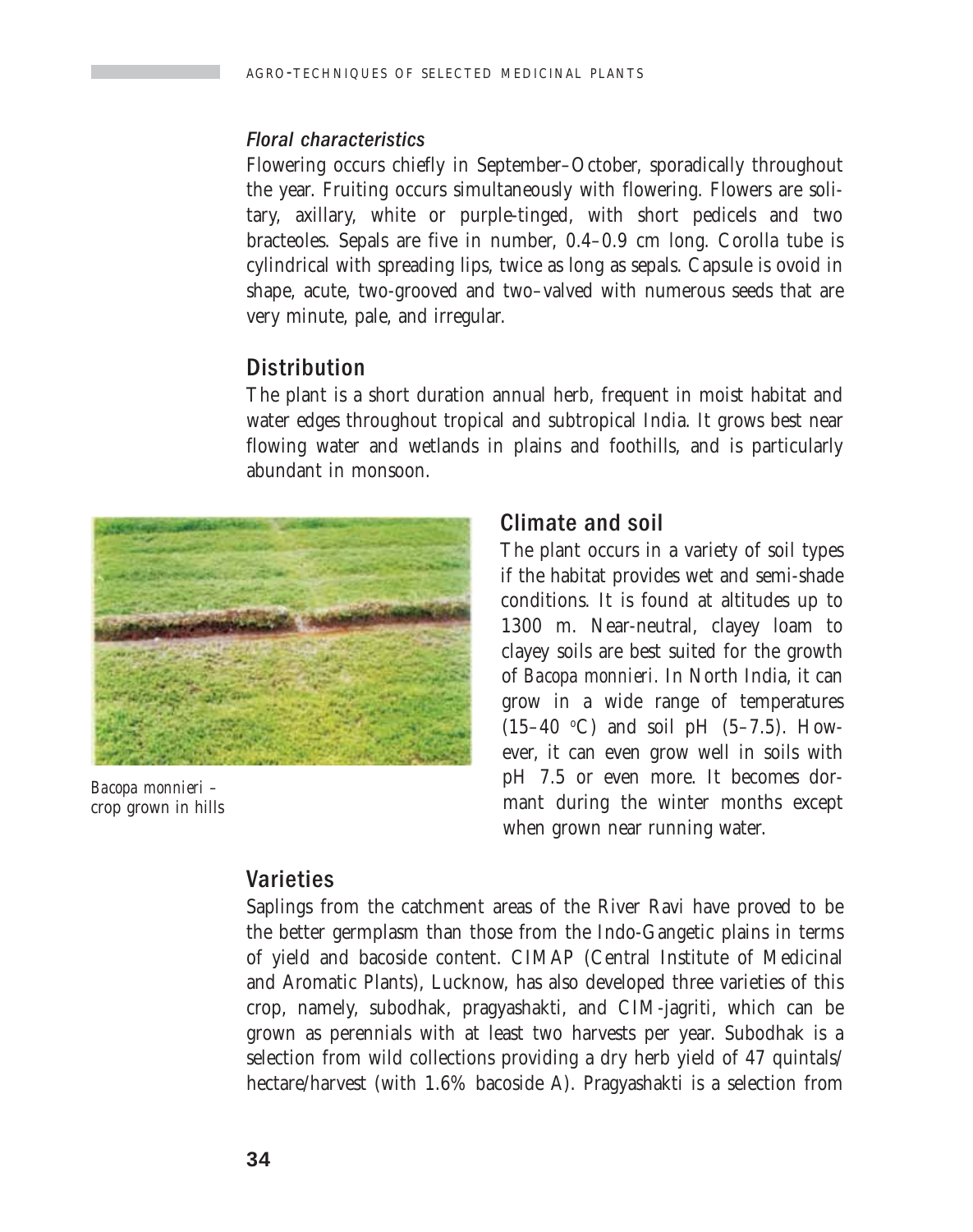Orissa with dry herb yield of 65 quintals/hectare/harvest (with 1.8% bacoside A). CIM-jagriti has a potential of producing 85 kg/hectare of bacoside A from a dry herb yield of 40 quintals/hectare. The RRL (Regional Research Laboratory), Jammu, has also developed a cultivar with 1.8%–2.2% bacoside A content.

### Propagation material

Freshly collected shoot cuttings of 5–10 cm length with internodes and rootlets are the best planting material for cultivation. The plant shows luxurious growth during rainy season when the propagules multiply fast. Seeds are very minute and produced during October/November. Germination studies with seeds have not shown encouraging results.

## Agro-technique<sup>1</sup>

#### Nursery technique

**P** *Raising propagules* Best time for planting a nursery is from May to July. The nursery soil is mixed with well-decomposed FYM (farmyard manure) at the rate of 3 kg/m<sup>2</sup>. About 200  $m^2$  of nursery, that is, 210 beds of 10 m  $\times$  1 m, is sufficient for raising 1 hectare of plantation. The freshly collected propagules (shoot cuttings) of 5–10 cm length



*Bacopa monnieri –* flowering

bearing internodes and rootlets should be manually embedded in the soil at a distance of 5 cm  $\times$  10 cm in the well-prepared nursery beds followed by light irrigation. The propagules develop roots within a week of planting and are ready for transplanting in field in about 35–40 days.

**Propagule rate and pretreatment** About 70 kg of fresh weight or about 40 000 propagules are required for planting the nursery for 1 hectare plantation.

*<sup>1</sup>* Agro-technique study carried out by

P National Institute of Pharmaceutical Education and Research, Sector 67, S A S Nagar, Mohali – 160 062, Punjab.

P Herbal Garden, Herbarium and Research Institute ISM, Joginder Nagar, Dist Mandi, Himachal Pradesh.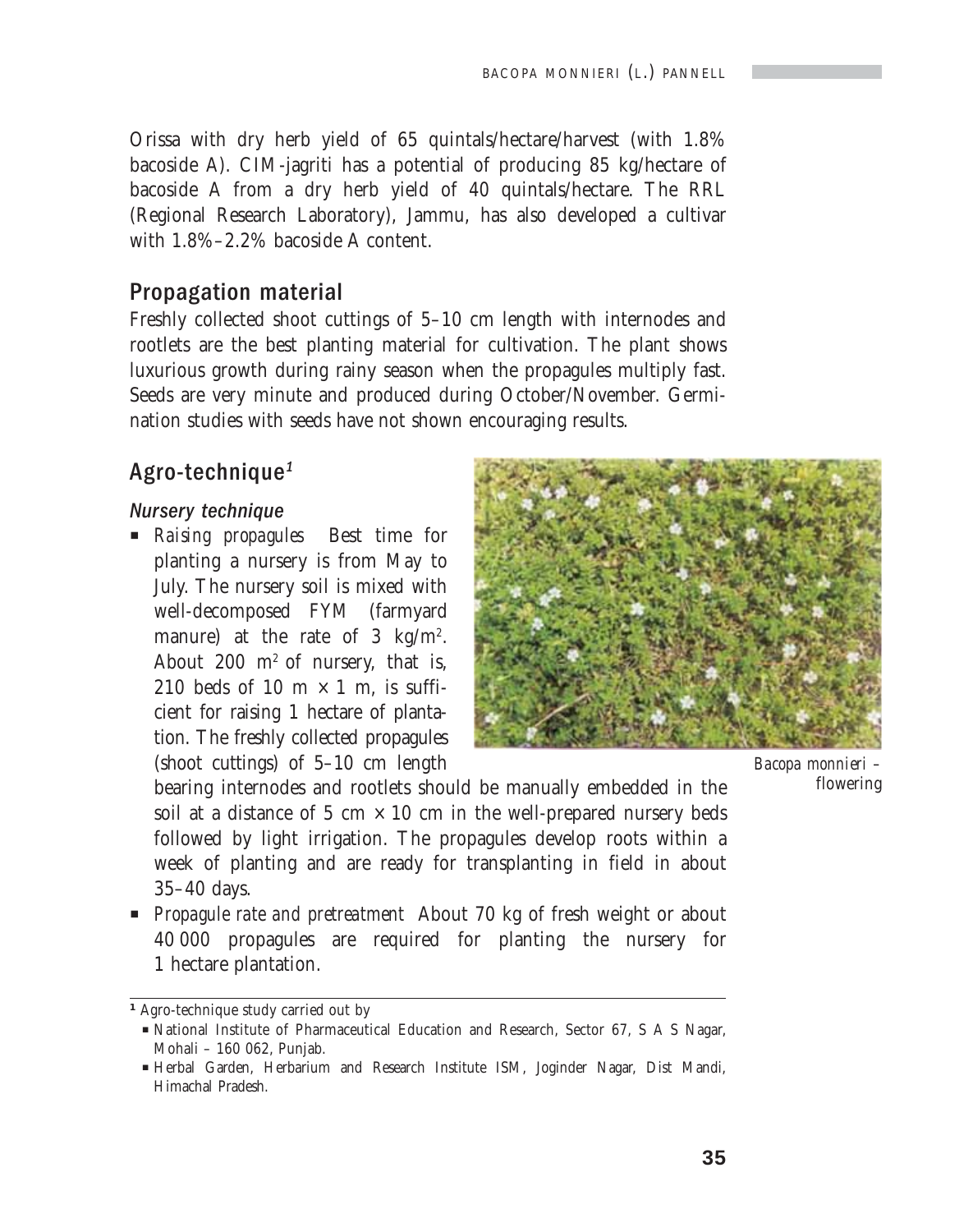#### Planting in the field

**E** *Land preparation and fertilizer application* The land should be appropriately tilled to make it weed free and planked to a uniform level. For optimum yields, 10 tonnes/hectare of well-decomposed FYM, 30 kg/ hectare of nitrogen, 50 kg/hectare of phosphorus, and 40 kg/hectare of potash are required to be mixed with soil before planting. A basal dose of 20 kg/hectare of zinc  $(ZnSO<sub>4</sub>)$  is often required in areas showing deficiency, such as plains of Punjab and Uttar Pradesh. Nitrogen is also required to be applied later in two split doses, after four to five weeks and six to eight weeks of transplanting.



*Bacopa monnieri –* harvested crop

- P *Transplanting and optimum spacing* Propagules, that is, stem cuttings with rootlets, are transplanted in field at a spacing of 20 cm  $\times$  20 cm. Propagules can be planted directly in the well-prepared field if sufficient planting material is available. Best time for direct planting or transplanting in the field is beginning of rainy season commencing in last week of June to first week of August. Transplanted field is immediately flooded. Propagules take about one week for establishment and fresh root development.
- P *Intercropping system Bacopa* may fit well in the kharif season's ricebased cropping systems in the plains of North India. All paddy-based rotations, namely, *Bacopa* and rice–wheat; *Bacopa* and rice–pea–wheat; *Bacopa* and rice–berseem–maize; *Bacopa* and rice–winter vegetables– maize, are suitable, depending on the choice of crops grown in a region. *B. monnieri* and rice have matching growth periods and similar soil and nutritional requirements. Medium duration dwarf rice varieties (140–148 days) are ideal for intercropping with *B. monnieri*. This pattern requires low additional inputs at minimum risk.
- *Interculture and maintenance practices* Three to four manual weedings are required from the time the crop is 15–20 days old, at about 20-day intervals, so that the weeds remain under control in the monsoon season (July–September). If grown as a round-the-year crop, *Bacopa* field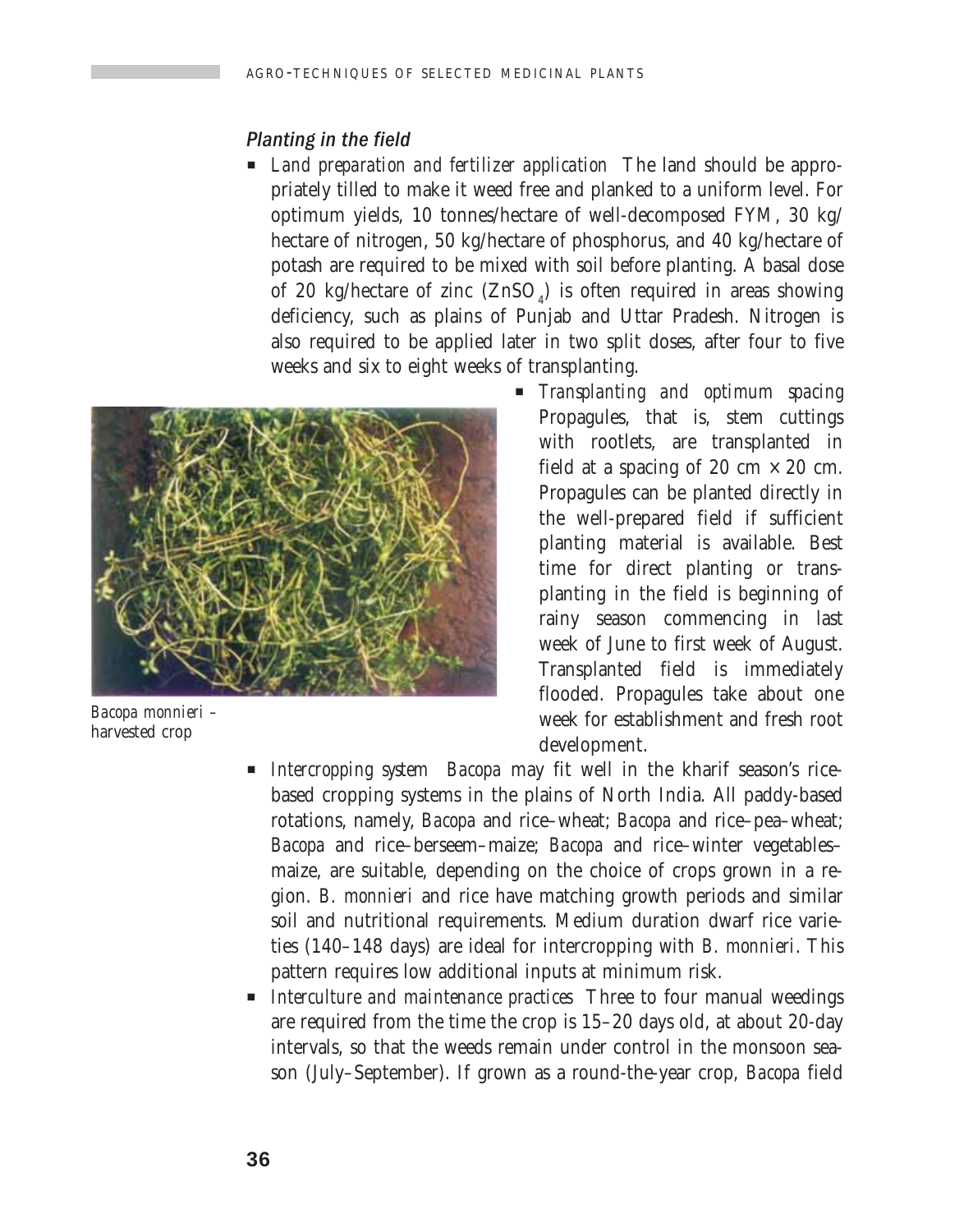should be kept weed-free during winter months and irrigated regularly.

- P *Irrigation practices* The crop is preferably kept inundated with water, at 4–5 cm depth, throughout the growth period. Irrigation could be done either weekly or at intervals, depending on the type of soil and availability of water to maintain constant humidity in soil.
- P *Weed control* Butachlor 50 EC at the rate of 3 kg mixed with 60 kg sand should be applied uniformly in 1 hectare of land in 4–5 cm deep

standing water before transplanting *Bacopa*. About three to four manual weedings, at approximately 20-day intervals, are required to check the seasonal weeds in monsoon season (July to September).

**P** *Disease and pest control* No pests, insects or pathogens have been reported to affect the crop seriously.

#### Harvest management

P *Crop maturity and harvesting* The crop can be harvested 75–90 days after planting. September–October is the best time for harvesting. The crop should be harvested when plants attain a length of 20–30 cm. The whole plant should be pulled out, up-



*Bacopa monnieri*

rooted or scraped off manually**.** In severe cold conditions of North India, ratoon crop is not possible since the aerial parts of the plant die almost completely even after the application of irrigation and fertilizers, and the field is invaded by winter weeds.

- **Post-harvest management** The produce should be dried by spreading it on clean area or sheets in the sun for four to five days, followed by shade drying for next 7–10 days. The dried material should be stored in clean containers. Bacoside content starts reducing after six months of storage. Therefore, long storage should be avoided.
- P *Chemical constituents* The results of chemical analysis indicate that the percentage of total bacosides is about 5.6% (based on bacoside  $\mathrm{A}_\mathrm{3}$  estimation) for the dried material that is initially sun-dried for four days.
- **P** *Yield and cost of cultivation* As a pure crop, fresh yield is 22.5 tonnes/ hectare, reduced to approximately 5.5 tonnes/hectare on drying. As an